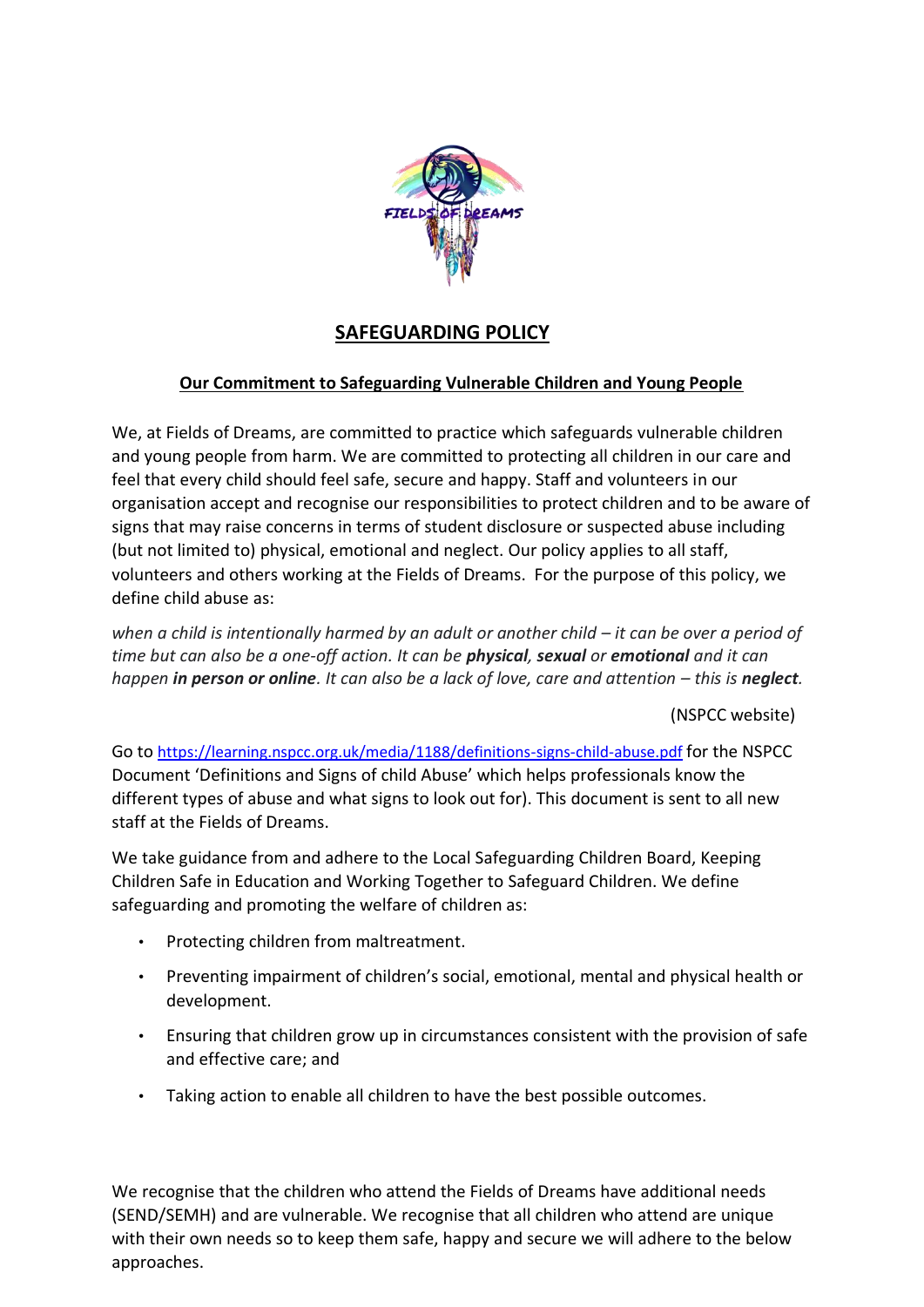- Liaise with other agencies, parents, and carers to work collaboratively to be able to provide the best environment for individuals.
- Build strong and mutually respectable relationships with the students. Follow the Equal Opportunities Policy at all times.
- Follow the behaviour policy to apply deescalation techniques to minimise incidents including meltdowns before they occur.
- Ensure that children are safe from harm at all times on site by following our Health & Safety Policy.
- Education children on correct use of the internet (See our E-Safety Policy)
- Make good use of the outdoor provision to offer the students space to calm and breathe when needed with supervision that does not encroach on their personal space and right to feel free.
- Be aware of students triggers so we can preempt any possible issues that may occur.
- Consistently assess student's behaviour through observation and adapt activities where identified including providing 1-1 support where needed.
- Supervise students at all times to ensure their safety and follow the Supervision of Children and Young People Policy to adhere to required staff to student ratios and be aware of procedures for emergencies.
- Ensure that children are aware of the rules on the farm including animal education so they do not put themselves into a situation that may cause harm to themselves, others and/or animals.
- Ensure that all students are aware of and have signed the Student Expectations form and that these are always followed. Students are reminded of these expectations daily to ensure the safeguarding of all.

## **Our Commitment to Staff/Volunteer Safeguarding Awareness, Training & Support**

At the Fields of Dreams, we take the safeguarding of children very seriously and follow these additional points to ensure the health and safety of all:

- Ensure we check the suitability of prospective staff and volunteers prior to them being able to carry out any work at the Fields of Dreams Farm.
	- DBS checks will be requested and kept on file.
	- The Code of Conduct (See Appendix A), Safeguarding Policy and other relevant documents and policies must be read, agreed and signed by all staff and volunteers.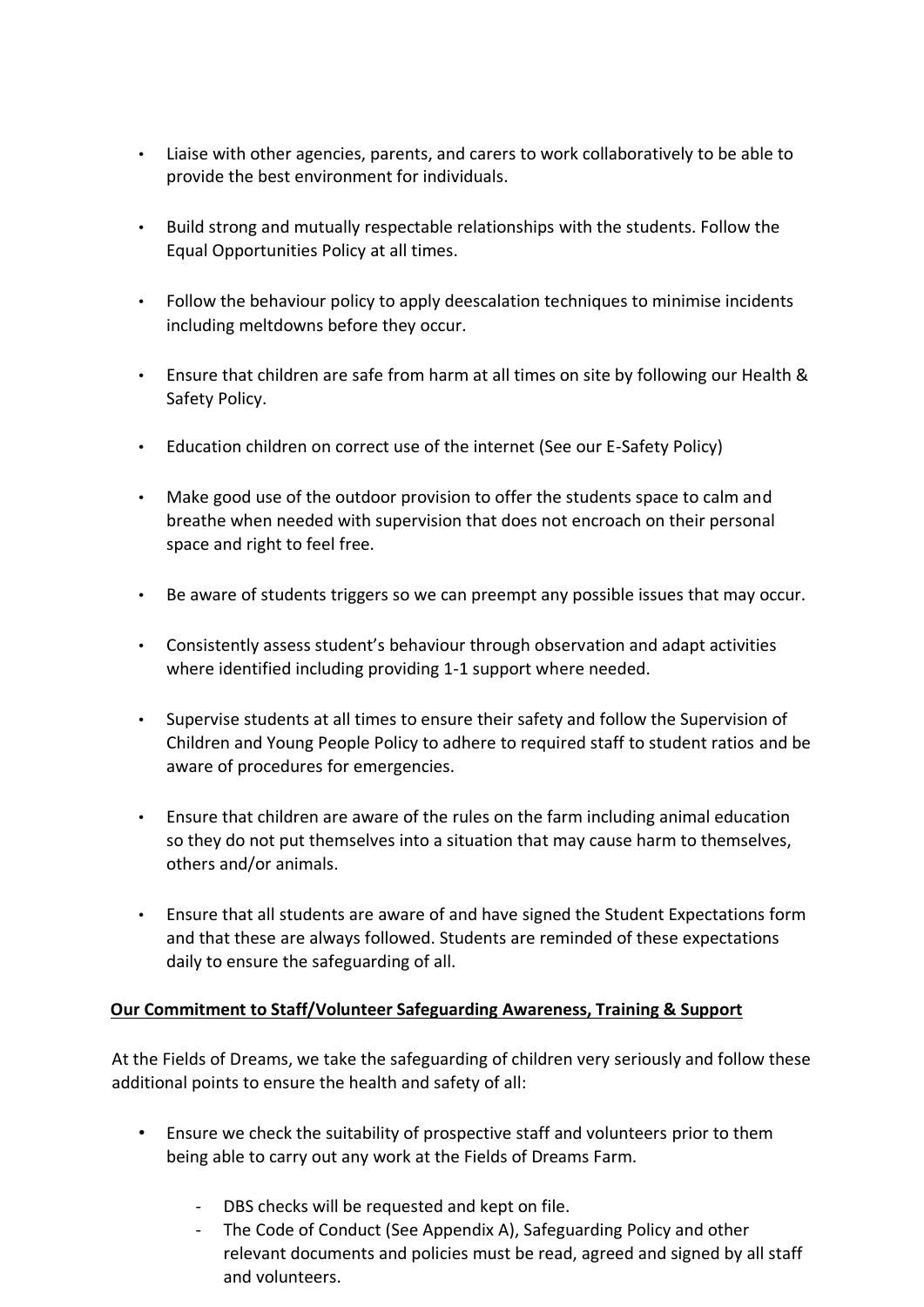- We provide new staff with initial training and support to ensure they understand the importance and expectations of their role.
- All staff start on a probationary period in which they will be observed and assessed when working with the students to ensure that they are suitable to work with vulnerable children.
- Provide Level 2 Safeguarding training to all staff including access to Level 3 for Designated Safeguarding Lead and deputies. This is updated and refreshed every two years.
- Ensure that Designated Safeguarding Officers (including deputies) are fully aware of their role and responsibilities and the valuable position they hold. (See Appendix B) We will ensure that they are suitably trained and supported in their role.
- Raise awareness of protection/safeguarding issues through communication and up to date training. Ensuring staff and volunteers understand their responsibilities in being alert to any signs of abuse.
- Ensure all staff and volunteers are aware of the procedures for reporting any concerns and who the Designated Safeguarding Officers are. (See Appendix C)
- Identify and provide support or training to staff where needed should an issue arise, whilst following procedures for any allegations made against staff.
- Provide effective management of staff and volunteers through relevant training, support and supervision.

## **Our Commitment to Identifying and Reporting Safeguarding Concerns**

Through training and support staff are aware of the signs and symptoms of physical, sexual, emotional abuse and neglect. Additionally, the NSPCC Document 'Definitions and Signs of child Abuse' is sent to all new staff. Should staff have any concerns then these are passed onto the Designated Safeguarding Lead or deputies and the procedures followed as at Appendix C. No matter the outcome of the report, records are kept securely according to the Data Protection Act 2018. We understand the importance of keeping such records to be able to build a picture and contribute to evidence should further concerns develop.

We are committed to communicating with other agencies including schools, social services, and the police as a multi-agency approach to identifying and protecting vulnerable children in need. We are not alone in helping to safeguard children from harm and the sharing of information is imperative as something that may seem minor on its own may not be so when merged with other information, observations from other agencies. Working collaboratively is our best chance of safeguarding all children.

Our main collective safeguarding aims are as follows: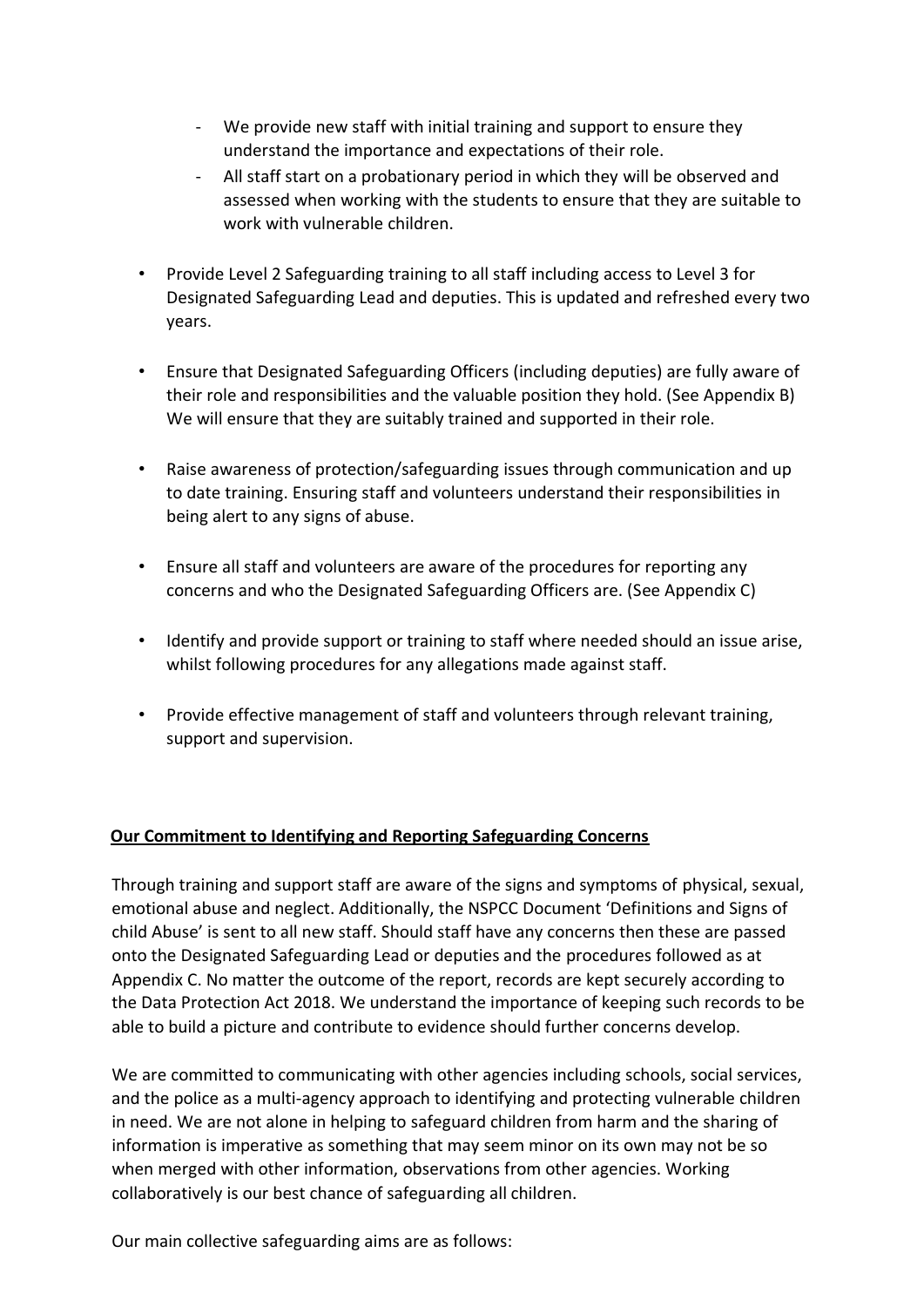- Maintain a safe and secure environment for students at all times by following health and safety procedures, safeguarding and behaviour policy and the Code of Conduct.
- We understand that, due to our regular contact with vulnerable children, we are well-placed to observe and identify any signs of abuse. We will follow the procedures set out by the Local Safeguarding Children Board, advice of government departments and the Disclosure and Barring Service (DBS).
- Develop strong links and working relationships with relevant agencies to contribute to the safeguarding of vulnerable children.
- Store securely and confidentially written records of concerns regarding children in accordance with the Data Protection Act 2018.

## **Our Commitment to Dealing with Safeguarding Allegations**

We will Investigate any allegations made against a member of staff or volunteer according to our Code of Conduct and in line with Local Safeguarding Board procedures. (See Appendix D for the procedures that we follow). We will deal with this professionally and efficiently with a view to resolving the issue and ensuring safeguarding is maintained. Our main priority is, and always will be, the welfare of the child involved in the allegation. The staff member may be asked not to come in to work whilst the allegation is investigated, and an outcome decided. We will provide support to the staff member/volunteer in an unbiased and professional capacity. This applies to any allegation made against staff whether this is by a parent, visitor or other staff member.

When investigating allegations, we will use the following definitions, as stipulated in the Keeping Children Safe in Education guidance (220):

- **Substantiated**: there is sufficient evidence to prove the allegation.
- **Malicious**: there is sufficient evidence to disprove the allegation and there has been a deliberate act to deceive.
- **False**: there is sufficient evidence to disprove the allegation.
- **Unsubstantiated**: there is insufficient evidence to either prove or disprove the allegation. The term, therefore, does not imply guilt or innocence.
- **Unfounded**: to reflect cases where there is no evidence or proper basis which supports the allegation being made.

The Designated Safeguarding Leads and Directors of and within the Fields of Dreams will investigate the allegation and gather evidence from both parties if relevant. Both parties will receive a written response of the outcome. Should the severity of the allegation and evidence provided be sufficient we will involve the police and social services. We will provide support to all parties involved including offering further support once the outcome is decided where relevant.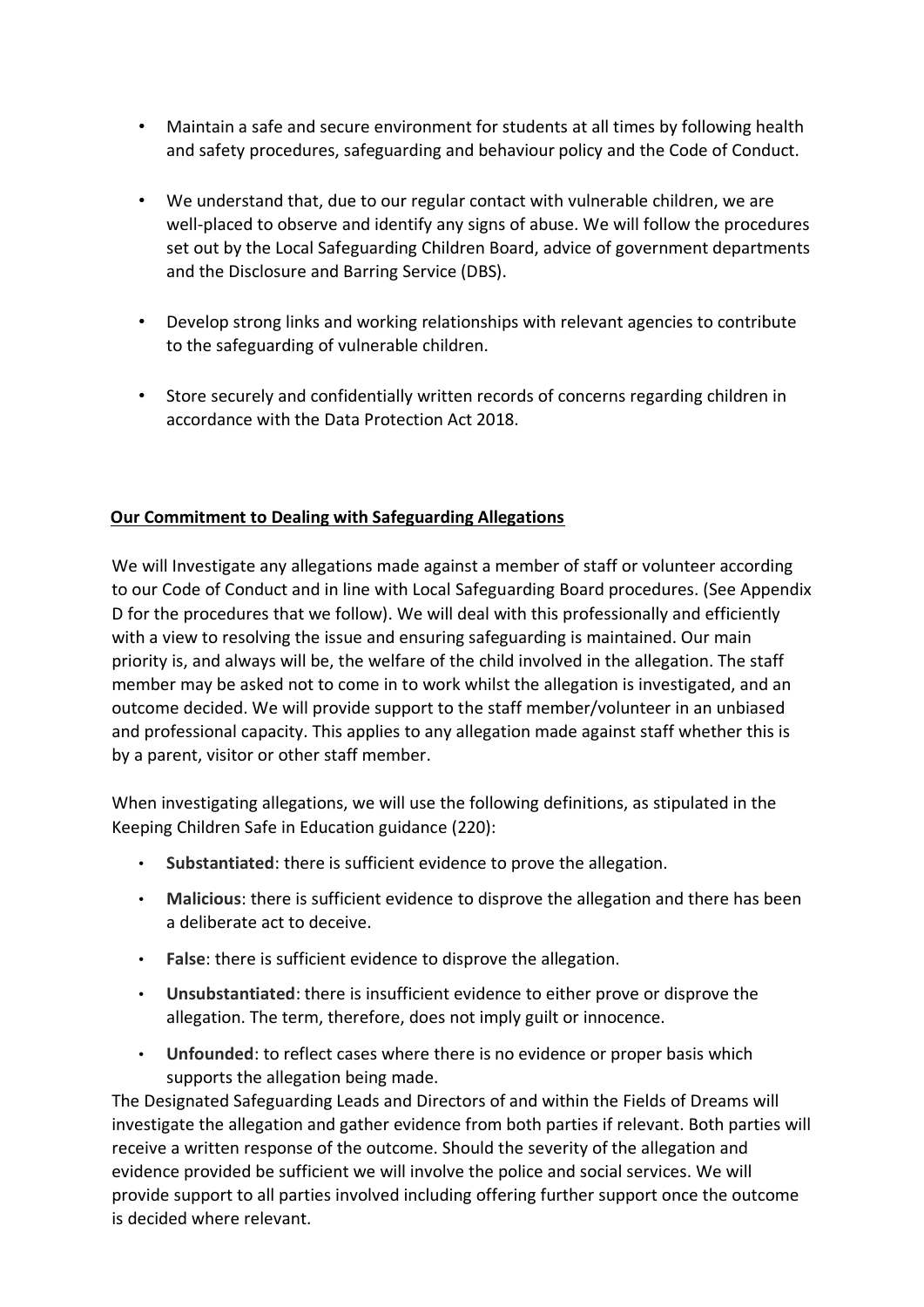In situations where staff need to report colleagues as they believe are doing something wrong or illegal, or who are neglecting their duties we have a separate Whistleblowing Policy. Staff have the freedom to speak up to be able to safeguard and promote children's welfare as reflected in 'Working Together to Safeguard Children' (2015) Chapter 2, paragraph 4:

*'organisations should have in place arrangements that reflect the importance of safeguarding and promoting the welfare of children, including:* 

*'clear whistleblowing procedures, which reflect the principles in Sir Robert Francis's Freedom to Speak Up review and are suitably referenced in staff training and codes of conduct, and a culture that enables issues about safeguarding and promoting the welfare of children to be addressed.* 

Additionally, our Reporting Grievances Policy outlines procedures to take when staff raise concerns about others.

We are committed to reviewing this policy annually to keep updated and ensure that our practice and procedures are in alignment with expectations and requirements.

Kerry Fisher (Education, Training & Creative Manager) Fields of Dreams Farm June 2021

## **APPENDIX A: Copy of Fields of Dreams Code of Conduct**

As we work with children and animals, we are in a position of responsibility to ensure that their wellbeing is always our primary concern. Never underestimate the crucial position you are in to be able to inspire, motivate and be positive role models for the unique souls that come to us. This document is in addition to existing safeguarding and associated policies.

All staff have a duty to keep students safe and protect them from physical or emotional harm.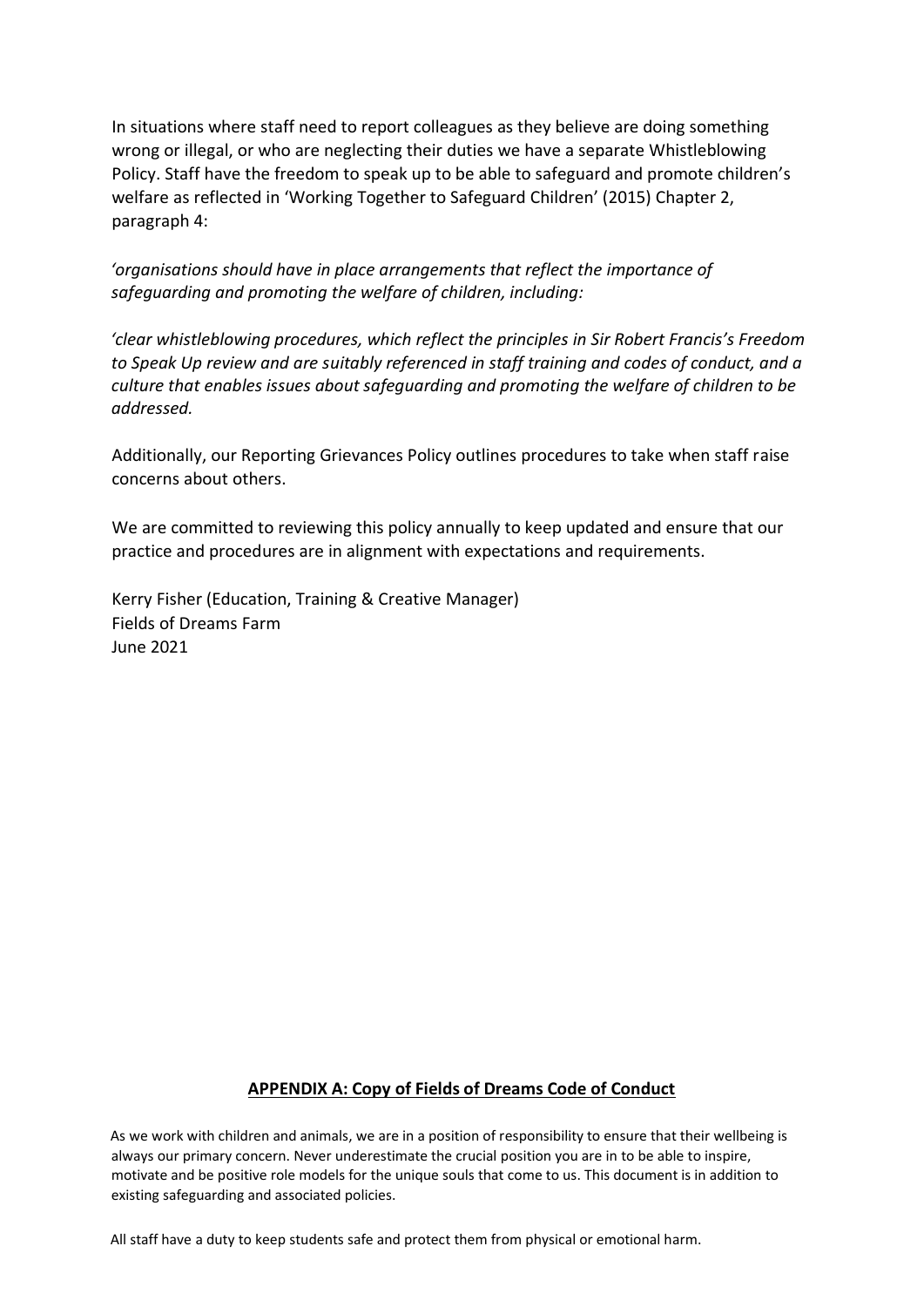Any safeguarding issues must be passed on to the designated Safeguarding Officer as stipulated in the Safeguarding Policy.

Staff have a duty of care to themselves (Health & Safety at Work Act 1974)

#### **IMPORTANT:**

All staff must read this Code of Conduct, complete and pass the multiple-choice quiz and complete the declaration form at the end of their induction training to confirm that they have read and understood all its content. Should you have any queries regarding this document then please feel free to contact Kerry, Education, Training & Creative Director, on kerry@fieldsofdreamsfarm.org

#### **CONFIDENTIALITY**

- Keep all information about a student private, unless it is in a professional capacity on a need-to-know basis.
- Avoid making promises of confidentiality to students, especially if they choose to disclose something to you. We may need to share information if the nature of the disclosure involves or could involve the student and/or others being harmed in any way.
- Do not share photos or information about children and Fields of Dreams on social media. See Social Media Policy for guidelines on confidentiality.
- Ensure that all data is handled in accordance with the Data Protection Act. PRIVACY
- Avoid giving out your personal details to students or parents.
- Avoid adding students on social media platforms. (See Social Media Policy)
- Any unwelcome communications from students or parents must be raised immediately.

#### BEHAVIOUR MANAGEMENT

- Avoid invading students' space, using any kind of physical intimidation or force to manage behaviour.
- Do Not from using any sarcastic, demeaning or insensitive comments.
- ALWAYS remain calm and aim to diffuse situations before they escalate. Model calm and gentle behaviour to avoid escalating the situation.
- Do not physically prevent a student from walking out/away unless it is done for theirs and/or others safety.
- Always report any incidents involving a student being physical/causing harm in the incident book.

#### TRUST

- Your position of power should never be used to intimidate, threaten, coerce or undermine students.
- Do Not from paying special attention to a particular student.
- ALWAYS consider how your actions may be viewed by others.
- When in a 1-1 situation with a student, ensure you are not in a secluded area and that there is visual access/door open/other staff around.

#### PERSONAL RESPONSIBILITY

- Do not behave in a manner that would lead someone to question your suitability to work with children and animals.
- Never make any sexual remarks, innuendos or in any way that could be interpreted as sexually suggestive.
- We have zero tolerance for any hate speech (public speech that expresses hate or encourages violence towards a person or group based on something such as race, religion, sex, or sexual orientation).
- We have zero tolerance of any bullying in the workplace.
- Dress decently, safely and appropriately for working with children and animals.
- Keep all mobile phones on silent during session times unless otherwise agreed with the Senior Leadership Team for extenuating reasons.

#### PROFESSIONALISM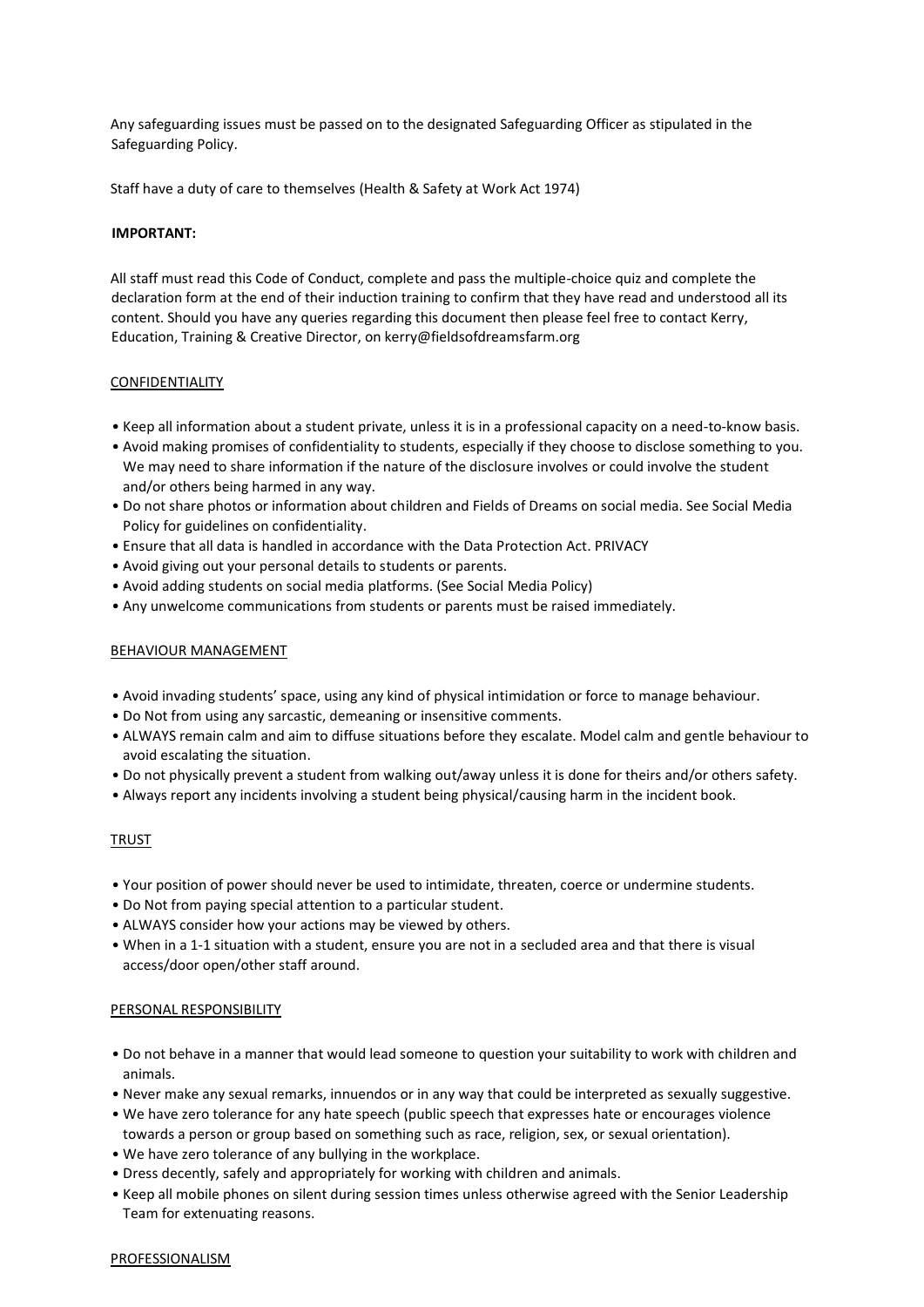- Never make any remarks about a student unless it's positive.
- Never discuss any student in front of other students to maintain confidentiality.
- Do Not from using inappropriate language in front of children.
- Due to the uniqueness of the children that we work with, always be sensitive to their emotions and how they might perceive something you say. A joke or flippant remark may not be made with any intended malice but could be taken literally or have a negative impact on self-esteem so THINK before you speak: T-Is it true? H-Is it helpful? I–Is it inspiring? N–Is it necessary? K–Is it kind?

#### HEALTH & SAFETY

- Always ensure that children are supervised at all times and not able to wander around the site as they wish.
- Ensure that ALL areas are kept clean and tidy to avoid injury to animals and children.
- Ensure that ALL equipment is put safely away.
- Ensure child's safety at all times ensuring that they are reminded on how to handle and care for animals.
- Ensure children are aware of the possible dangers on the farm and remind them how the rules are there to protect them.

#### PHOTOGRAPHIC & VIDEO

- Under no circumstances should photos and videos be taken of the students without prior consent and for an identified need.
- Photos of the students should not be kept on your personal mobile telephone.
- No photos/ videos of sessions/activities should be taken by parents/carers/visitors without permission from Senior Leadership Team.

#### DISCIPLINARY ACTIONS

We reserve the right to suspend your employment whilst we investigate any incidents or reports that you have breached this Code of Conduct. This includes collecting information from yourself and is no means confirming that what has been alleged has happened as all parties involved need to have input.

Once a full investigation has taken place, we will then inform you, in writing, of the outcome. The full procedure is detailed below:

- 1. Allegation made/incident occurs
- 2. Staff member to stay off site until further notice.
- 3. Written report of allegation to be sent to staff member to detail what happened.
- 4. If necessary, meetings may take place between senior leadership and staff member to resolve issue.
- 5. Written outcome will be communicated with all parties after a full investigation.

Created by Kerry Fisher (Education, Learning & Creative Director) Date: 19th April 2021

#### **APPENDIX B: Designated Safeguarding Officer(s) & Deputies Role & Responsibilities.**

The designated person within Fields of Dreams who has primary responsibility for managing and reporting concerns about children and for putting into place safeguarding procedures.

• Working with others to create a positive, child-centred environment in which children feel safe, happy and secure.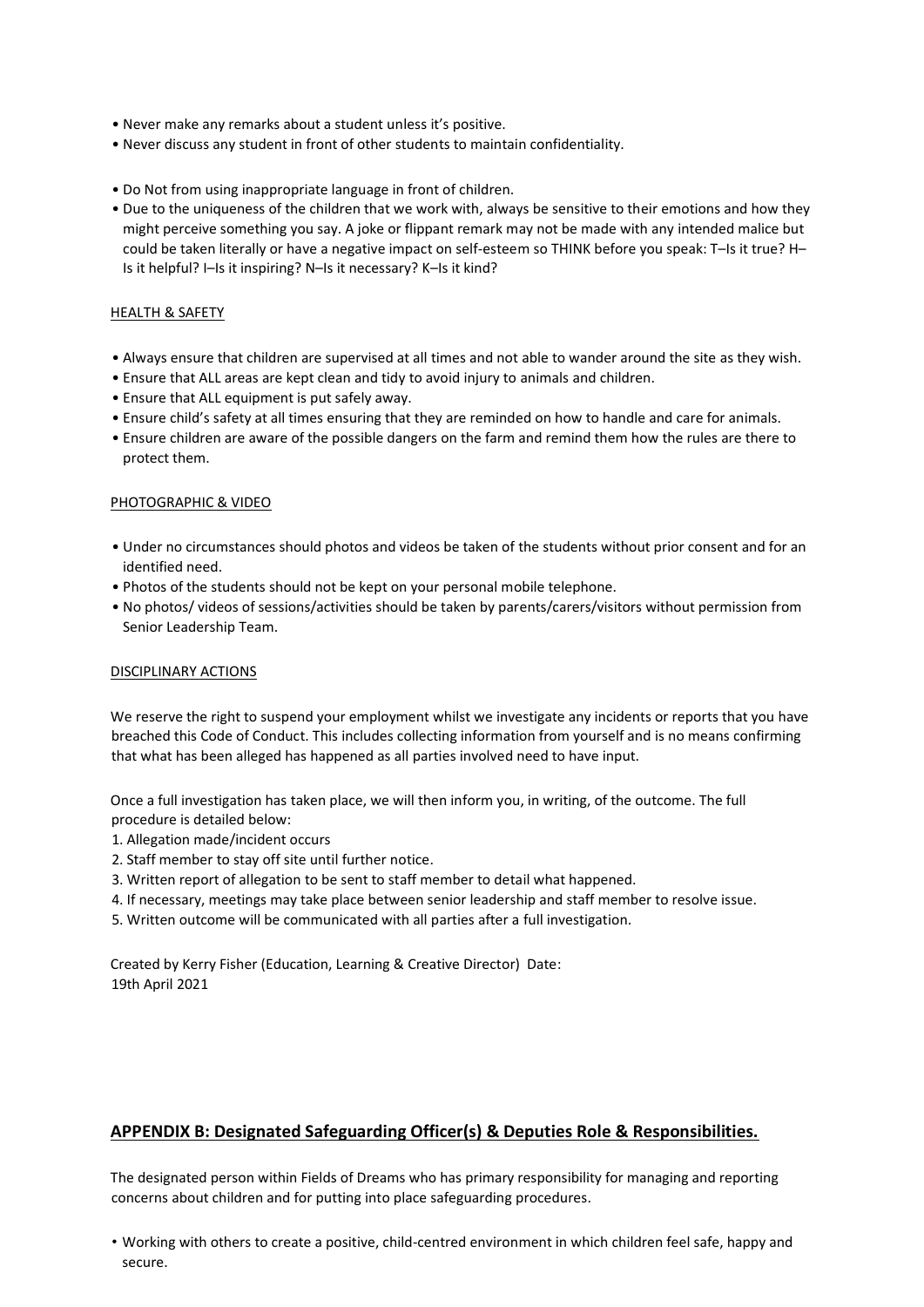- Play a lead role in developing and establishing the organisation's approach to safeguarding children and young people.
- Manage cases of poor practice and abuse reported to the organisation including records system.
- Manage referrals to children's social-care services and the police.
- Central point of contact for internal and external individuals and agencies.
- Represent the organisation at external meetings related to safeguarding.
- Coordinate the dissemination of policy, procedures and resources throughout the organisation.
- Provide advice and support to staff and volunteers.
- Advise on the organisation's training needs and provide training where appropriate.
- Play a lead role in maintaining and reviewing the organisation's implementation plan for safeguarding and protecting children.
- Ensure safeguarding standards are met and maintained.
- Keep own knowledge and skills up-to-date.

#### **APPENDIX C: Procedures to follow when raising a safeguarding concern**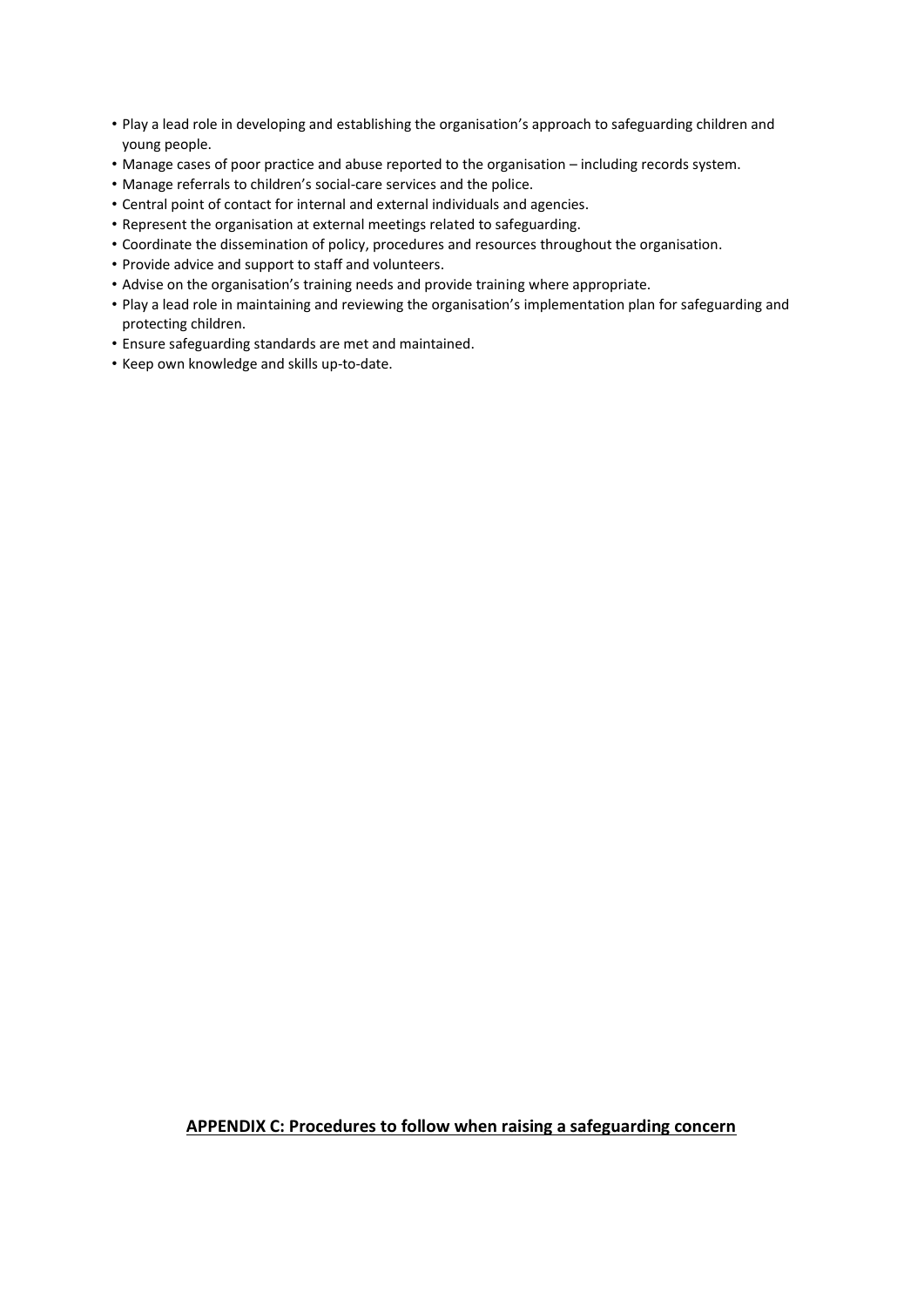

FOD staff should adopt a multi-agency approach and work with other professionals, including the Social Worker to keep the child safe.

Child should continue to be under review and staff should report any further concerns to the Designated Safeguarding Lead or deputies (if DSL is absent/unavailable). Rereferral should be made as above.

By working together with other agencies, we can ensure the best outcome for the child. The child's health, safety and wellbeing are a priority and everyone's responsibility.

\*As per our Code of Conduct, staff should not promise to keep student's communications confidential as a disclosure must be passed onto the Designated Safeguarding Leads and other agencies where relevant in order to protect the child.

\*\*Under the Children Act 1989, local authorities are required to provide services for children in need for the purposes of safeguarding and promoting their welfare. Children in need may be assessed under section 17 of the Children Act 1989. Under section 47 of the Children Act 1989, where a local authority has reasonable cause to suspect that a child is suffering or likely to suffer significant harm, it has a duty to make enquiries to decide whether to take action to safeguard or promote the child's welfare.

Full details are in Chapter one of **Working Together to Safeguard Children**.

**APPENDIX D: Procedures to Follow When Making an Allegation or an Allegation is Made**